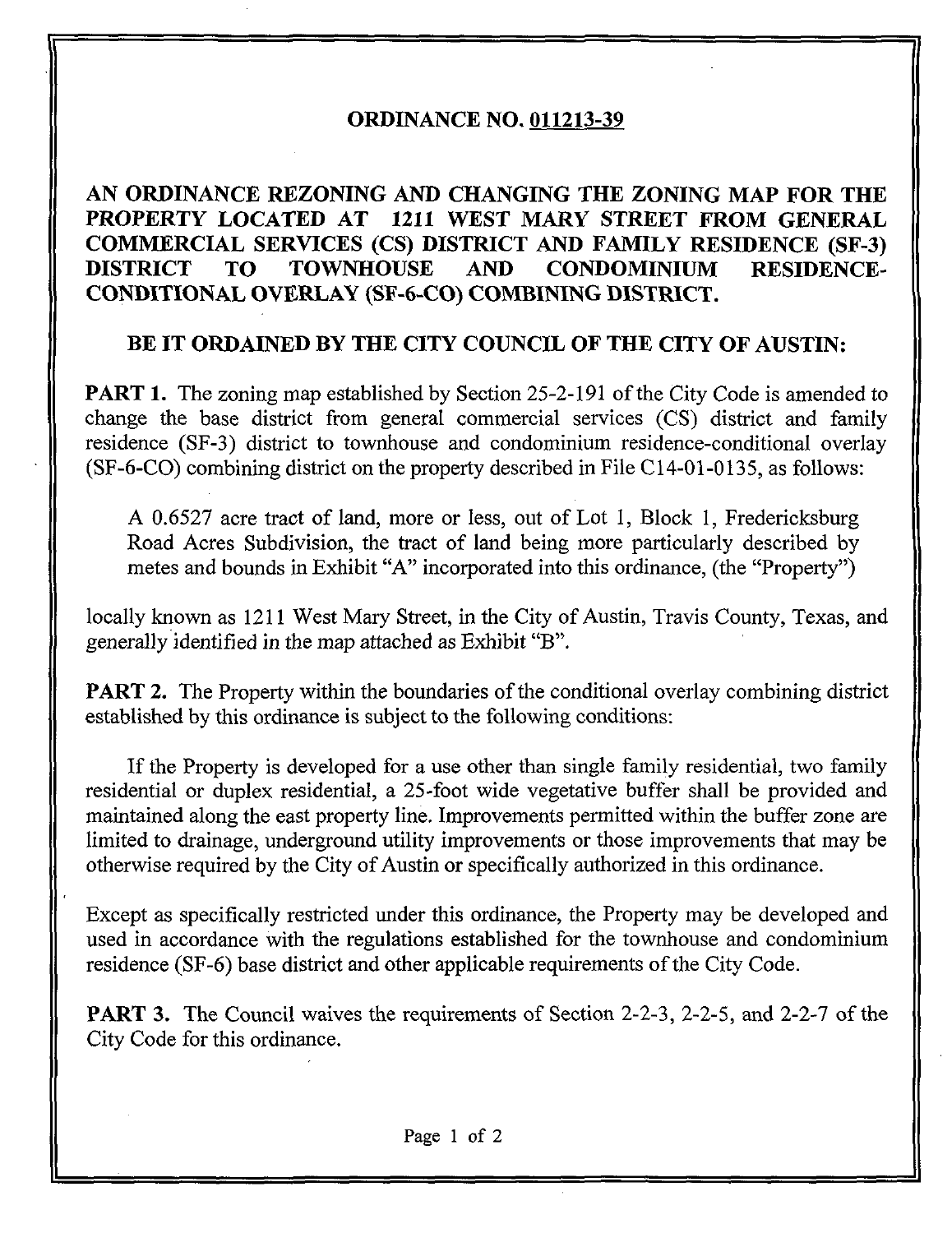PART 4. This ordinance takes effect on December 24, 2001.

## PASSED AND APPROVED

 $\frac{\$}{\$}$ <br>December 13 2001  $\frac{\$}{\$}$ Justavo L. Garré Gustavo L. Garcia Mayor APPROVED: ^^L, ATTEST; Sedora Shirley A. Brown 'Jefferson City Clerk Attorney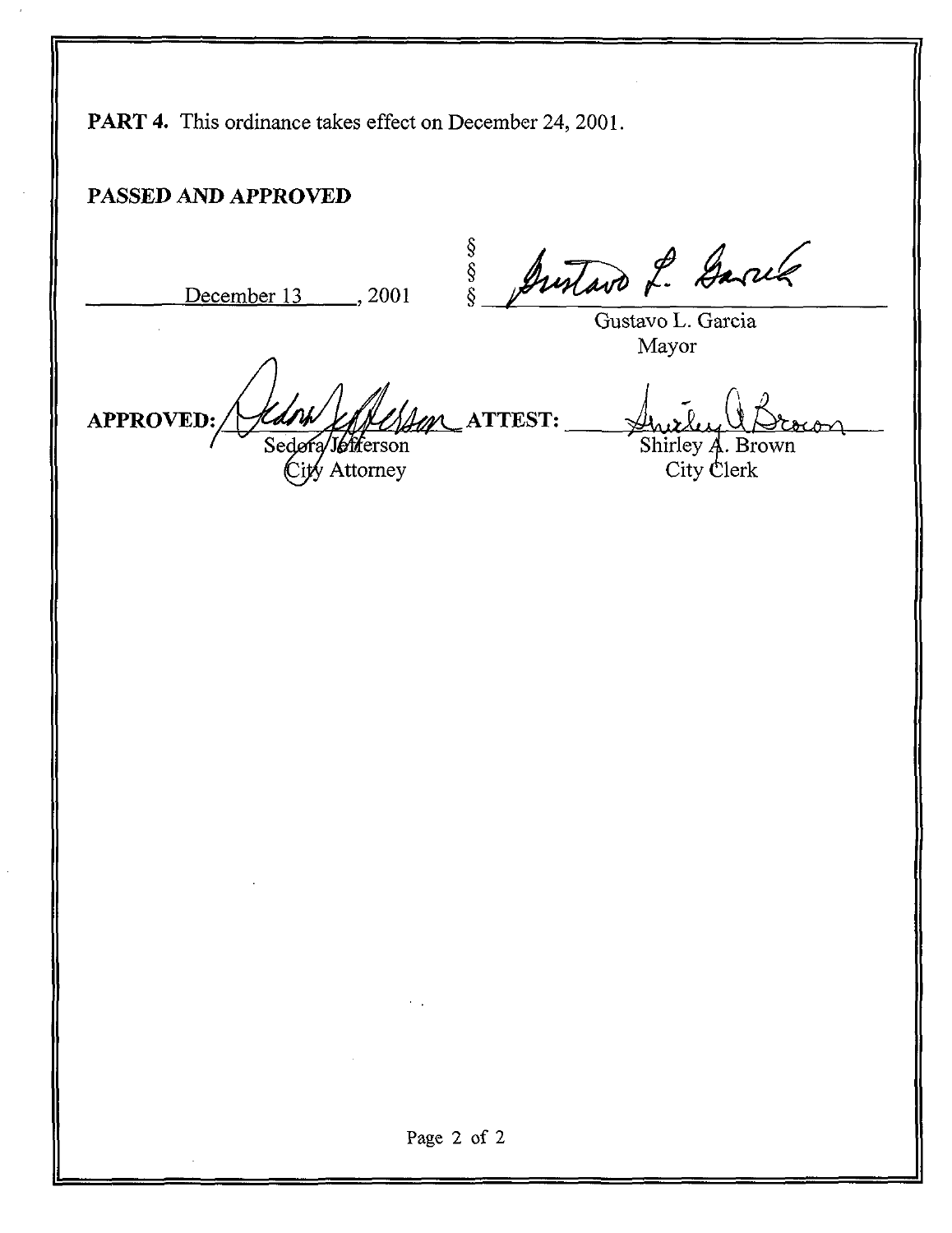FIELD NOTES **FOR** 1211 WEST MARY, L.P.

#### PORTION OF LOT 1, BLOCK 1, FREDERICKSBURG ROAD ACRES PAGE 1 OF 2

ALL OF THAT CERTAIN TRACT OR PARCEL OF LAND, BEING A PORTION OF LOT 1, BLOCK 1, FREDERICKSBURG ROAD ACRES, AS RECORDED IN VOLUME 3 , PAGE 168, PLAT RECORDS, TRAVIS COUNTY, TEXAS, BEING THAT SAME TRACT OF LAND AS CONVEYED TO 1211 WEST MARY, L.P., A TEXAS LIMITED PARTNERSHIP BY DEEDS RECORDED IN DOCUMENT #2001017234 AND DOCUMENT #2001056217, OFFICIAL PUBIIC RECORDS, TRAVIS COUNTY, TEXAS, SAID TRACT OF LAND BEING MORE PARTICULARLY DESCRIBED BY METES AND BOUNDS AS FOLLOWS:

BEGINNING at a concrete monument found at the most Southerly corner of Lot 1, Block 1, Fredericksburg Road Acres, recorded in Volume 3, Page 168, Plat Records, Travis County, Texas, being the most Southerly comer of that same tract of land as conveyed to 1211 West Mary, L.P., as described in Document #2001056217, Official Public Records, Travis County, Texas, being an Easterly Southeast corner of Lot 2, Rutherford Addition, recorded in Plat Book 29, Page 39, Plat Records, Travis County, Texas, for the most Southerly corner hereof;

THENCE N 09°15' W for a distance of 127.35 feet to an iron pipe found at a Southerly Northwest corner of the said 1211 West Mary, L.P. tract, recorded in Document #2001056217, being the Southwest corner of a 0.21 acre tract of land as conveyed to D. Page Ragland by deed recorded in Volume 12498, Page 1744, Real Property Records, Travis County, Texas, for a Southerly Northwest comer hereof;

THENCE N 80°28' E for a distance of 33.03 feet to an iron pipe found, being the Southeast corner of the said 0.21 acre Ragland tract, being the Southwest corner of a tract of land as conveyed to 1211 West Mary, L.P. by deed recorded in Document #2001017234, Official Public Records, Travis County, Texas, for an inside corner hereof;

THENCE N 00°13' W for a distance of 188.34 feet to an iron pipe found at the Northwest corner of the said 1211 West Mary, L.P. tract, recorded in Document #2001017234, being in the South r.o.w. line of West Mary Street, being the Northeast corner of the said 0.21 acre Ragland tract, for the Northwest comer hereof;

THENCE, with the South r.o.w. line of West Mary Street, the following courses:

N 84°13'E for a distance of 37.47 feet to an iron rod found, at an angle point;

N 86°29' E for a distance of 24.79 feet to the Northeast corner of the said 1211 West Mary, L.P. tract, recorded in Document. #2001017234, being the Northwest comer of the said 1211 West Mary, L.P. tract recorded in Document. #2001056217, at an angle point;

 $\sim$   $\sim$ 

 $\epsilon_{\rm{tot}}$  w.

N 86°24' E for a distance of 110.25 feet to an "X" set in the concrete gutter at the Northeast corner of the said 1211 West Mary, L.P. tract recorded in Document #2001056217, for the Northeast comer hereof;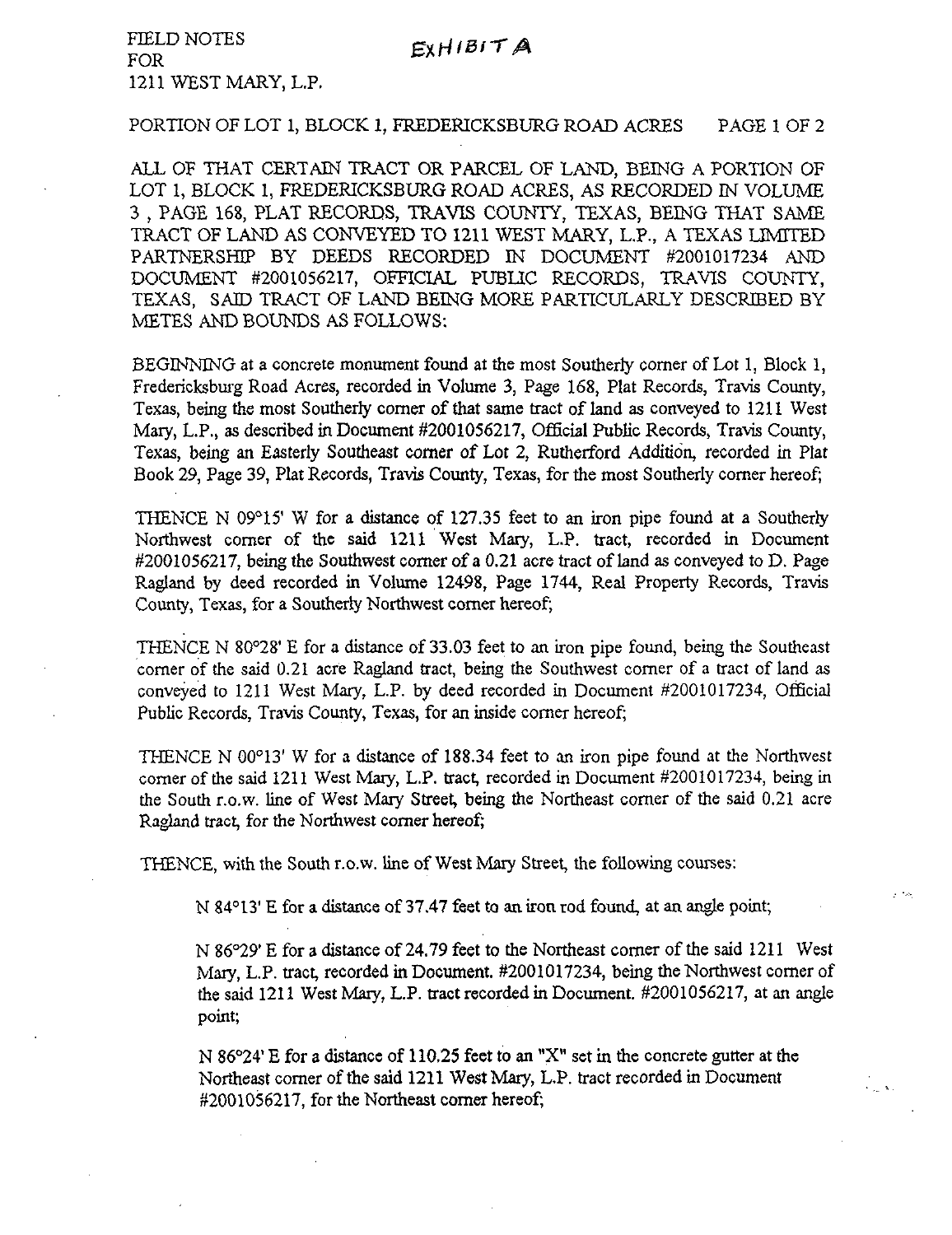HELD NOTES FOR 1211 WEST MARY, L.P.

PORTION OF LOT 1, BLOCK 1, FREDERICKSBURG ROAD ACRES PAGE 2 OF 2

THENCE S 28°56' W at a distance of 6.90 feet pass an iron rod found, being the most Northerly corner of a tract of land as conveyed to Dagmar Grieder by deed recorded in Volume 12901, Page 914, Real Property Records, Travis County, Texas, and continue on for a total distance of 183.09 feet to a concrete monument found, for an angle point hereof;

THENCE S 28°57' W for a distance of 195.96 feet to the PLACE OF BEGINNING, and containing 0.6527 acre of land, more or less.

AS SURVEYED BY DOUG SEELIG LAND SURVEYORS P.C.

Registered Professional Land Surveyor No. 1908 3802 Manchaca Road Austin, Texas 78704 May 22, 2001



Work Order No. 18739